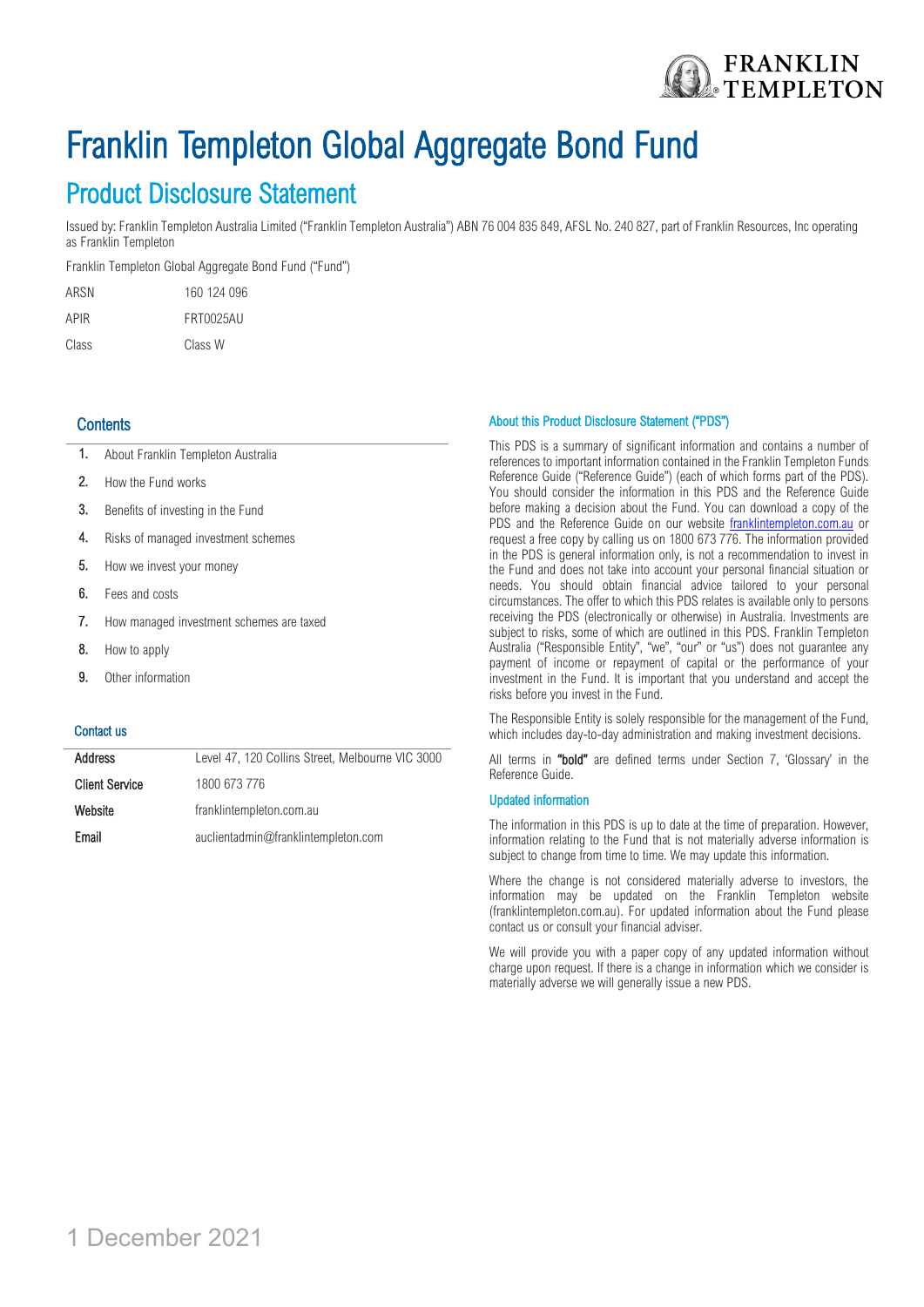

# 1 About Franklin Templeton Australia

Franklin Templeton Australia is the Responsible Entity for this Fund and is indirectly wholly owned by Franklin Resources, Inc. The Responsible Entity is solely responsible for the management of the Fund, which includes day-to-day administration and making investment decisions. Franklin Resources, Inc. [NYSE:BEN] is a global investment management organisation with subsidiaries operating as Franklin Templeton and serving clients in over 165 countries. Franklin Templeton's mission is to help clients achieve better outcomes through investment management expertise, wealth management and technology solutions. Through its specialist investment managers, the company brings extensive capabilities in equity, fixed income, multi-asset solutions and alternatives. With offices in more than 30 countries and approximately 1,300 investment professionals, the California-based company has over 70 years of investment experience and over AUD \$2.1 trillion in assets under management as of 30 September 2021. Through specialised teams, Franklin Templeton has deep expertise across all asset classes, including equity, fixed income, alternatives and multi-asset solutions. This includes a group of world-renowned specialist investment managers such as Brandywine Global, Franklin Templeton, Martin Currie, Royce Investment Partners and Western Asset. For more information, please visit franklintempleton.com.au

#### Investment manager

The Responsible Entity is also the investment manager of the Fund and has appointed related parties Franklin Advisers, Inc, ("FAV") and Franklin Templeton Investment Management Limited ("FTIML") to manage some or all of the investments of the Fund. FAV is a registered investment adviser with the Securities and Exchange Commission in the United States. FTIML is authorised and regulated in the United Kingdom by the Financial Conduct Authority. The Responsible Entity may remove an investment manager or appoint a related entity or entities as investment manager to manage some or all of the investments of the Fund and you may not be notified of this change.

# 2 How the Fund works

#### About the Fund and structure

The Fund is a registered managed investment scheme that is an unlisted Australian unit trust. The Fund comprises assets which are acquired by the Responsible Entity in accordance with the investment strategy for the Fund. The Fund is governed by a "Constitution". The terms and conditions of the Constitution are binding on each Unit holder (and all persons claiming through them).

The Responsible Entity has appointed JPMorgan Chase Bank, N.A. (Sydney branch) (ABN 43 074 112 011) (JPMorgan) to provide custody and fund administration services. JPMorgan have provided their consent to be named and have not withdrawn their consent before the issue date of the PDS. JPMorgan has not been involved in the preparation of this PDS or caused or otherwise authorised the issue of this PDS. JPMorgan has not independently verified the information contained in this PDS and accordingly accepts no responsibility for the accuracy or completeness of the information. JPMorgan does not guarantee the success or the performance of the Fund nor the repayment of capital or any particular rate of capital or income return. JP Morgan has no supervisory obligation to ensure that Franklin Templeton complies with its obligations as Responsible Entity of the Fund and does not make investment decisions in respect of the assets held or manage those assets. JP Morgan has no liability or responsibility to investors in the Fund. Franklin Templeton will be liable to unit holders for acts and omissions of the appointed custodian.

Link Market Services Limited has been appointed as the registrar in relation to the Fund. The JP Morgan and Link Market Services may be changed from time to time and the custodian may be changed where we are satisfied that the proposed new custodian meets applicable regulatory requirements.

A Unit holder's interest in the Fund is represented by "Units". A Unit holder has an interest in the assets of the Fund as a whole, subject to the liabilities of the Fund. A Unit holder does not have an interest in any particular asset of the Fund.

Investors can acquire interests in the Fund by applying for Units and can redeem from the Fund by making a withdrawal request in relation to the Units they hold. The price at which Units are acquired ("Application Price") or redeemed ("Withdrawal Price") is determined in accordance with the Constitution.

The Application Price and the Withdrawal Price on a "Business Day" are, in general terms, equal to the product of the Net Asset Value ("NAV") referable to Class W Units divided by the number of Class W Units on issue and:

- for the Application Price, adjusted up for transaction costs (called the "buy spread"); and
- for the Withdrawal Price, adjusted down for transaction costs (called the "sell spread").

The Application Price and the Withdrawal Price are generally determined each Business Day.

The Application Price and the Withdrawal Price will increase as the market value of the Fund's assets increases and will decrease as the market value of the Fund's assets decreases.

#### How we process your money

An investor can acquire Units by making an application for Units. An application for Units is made by lodging either an "Application Form" or an "Additional Application Form" ("application forms").

Application forms need to be received by the registrar and appropriate funding provided to the Fund's nominated bank account by 12 noon on a Business Day to receive that day's Application Price. Refer to Section 8 "How to apply" for more information.

#### Classes of Units

The Responsible Entity may offer or withdraw classes of Units. Currently under this PDS one class of Units is offered: "Class W". The Responsible Entity has the ability to issue further classes of Units under separate PDSs or other offer documents from time to time.

#### Access to your money

A Unit holder can dispose of Units by making a withdrawal from the Fund. A withdrawal request can be made by lodging a "Withdrawal Form".

Withdrawal Forms need to be received by the registrar by 12 noon on a Business Day to receive that day's Redemption Price.

Redemptions are typically paid within ten Business Days although the Constitution allows us up to 21 days or longer in certain circumstances. Redemption proceeds will be paid to an investor's nominated bank account.

In some circumstances, such as a suspension of trading on a securities exchange, Unit holders may not be able to redeem their Units within the usual period upon request. If the Fund becomes illiquid, for the purposes of the "Corporations Act", then you may only redeem from the Fund in accordance with the terms of a withdrawal offer (if any) made by the Responsible Entity in accordance with the Corporations Act.

There is no obligation on the Responsible Entity to make a withdrawal offer. The Responsible Entity anticipates that the Fund will generally be liquid. We generally require a balance of \$10,000 to keep your investment open and if your balance falls below this amount, we may (after giving 30 days' notice) redeem your Units without a withdrawal request from you.

The Constitution for the Fund does provide us with the power to, where Units are redeemed during a year for which the Fund is an AMIT, allocate income as part of the Redemption Price of a Unit to a redeeming Unit holder in certain circumstances where the withdrawal constitutes a "Significant Redemption" to ensure a fair and reasonable allocation between investors.

#### Minimum investment

Unless otherwise determined by us, the minimum initial investment is \$25,000. Additional investments can be made at any time. The minimum additional investment amount is \$5,000. We may accept a minimum investment amount of less than \$25,000 at our discretion. We may also accept a minimum additional investment amount of less than \$5,000 at our discretion.

#### Valuation of Fund assets and unit pricing

The Fund's assets are typically valued each Business Day. Unit prices are usually calculated each Business Day. We may declare Unit prices more or less frequently or delay calculation in certain circumstances. Information on Unit prices is available at franklintempleton.com.au.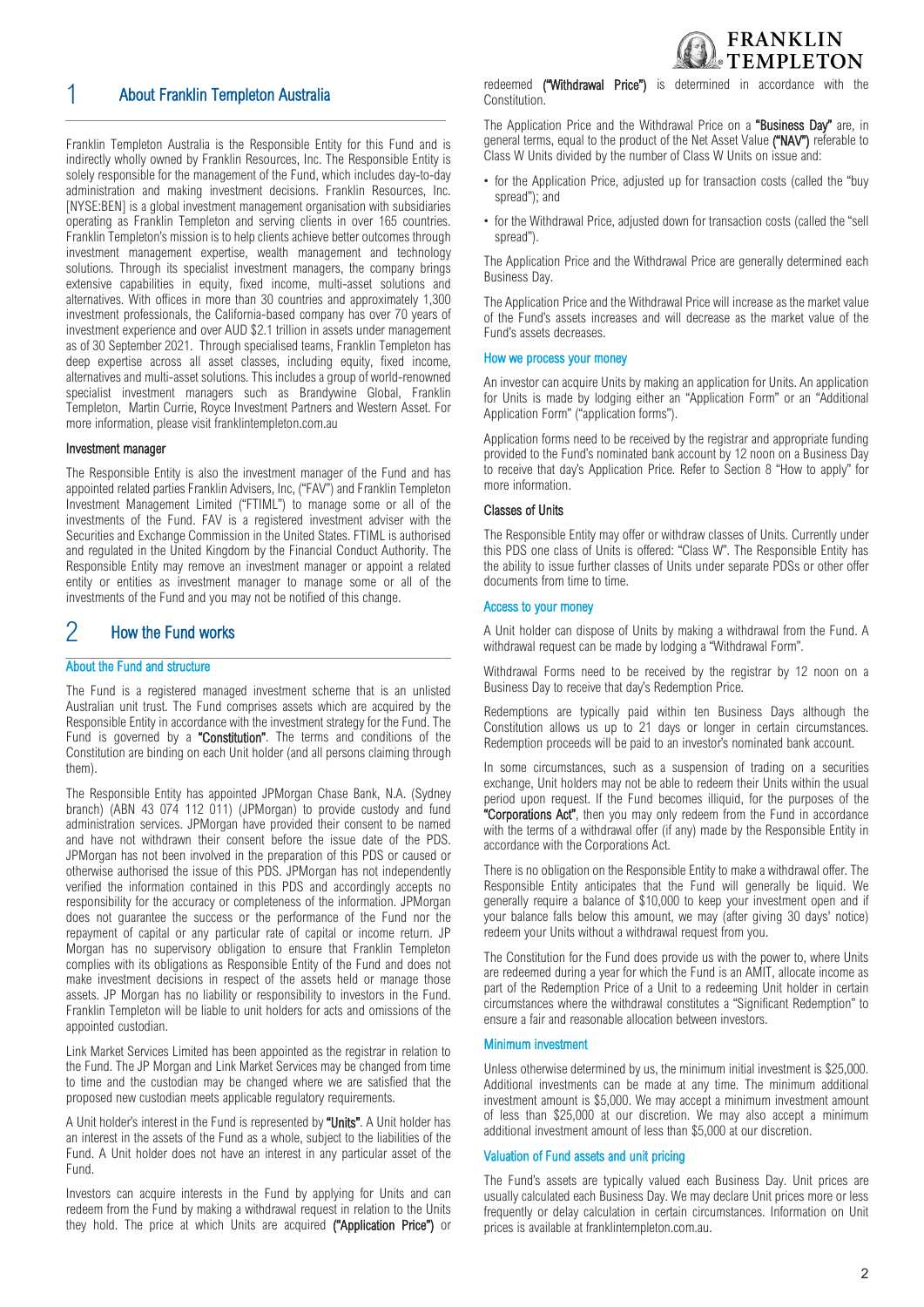A formal written policy has been established by us in relation to the guidelines and any relevant factors that are taken into account when exercising any discretion in calculating unit prices (including determining the value of assets and the amount of liabilities). A copy of our policy is available to investors on request free of charge.

#### Distributions and payment methods

Distributions are generally made quarterly as at 31 March, 30 June, 30 September and 31 December in accordance with the Constitution. For periods other than the distribution period ending on 30 June, the Responsible Entity may in its discretion determine not to distribute any amount to Unit holders or to distribute an amount which is less than the distributable income for Class W Units for the distribution period. A Unit holder's entitlement to distributions of income is determined based on the number of Units held at the end of the relevant distribution period, subject to significant withdrawals (if any). Distributions will be paid within 10 Business Days of the end of the relevant distribution period. Unit holders who redeem Units during a distribution period will not receive a distribution of income in respect of those Units for that distribution period. Investors will be distributed all of the income of the Fund each year and will be assessed on their proportional share of the taxable income of the Fund, on a fair and reasonable basis, subject to significant withdrawals. The amount of distributions will vary from period to period and there may be periods in which no distribution is made.

Income attributable to each Class may be impacted by the total level of fees charged to the Fund. You may use the "Application Form" to elect a distribution preference. If you are an existing investor, you can change your distribution preference through the "Change of Details" form. Reinvested distributions will be taken to be issued on the next day after the end of the relevant distribution period. The Application Price for Units issued on the reinvestment of distributions will be based on the NAV of the Fund used to calculate the last Application Price for the relevant distribution period adjusted for certain income amounts. Distributions will be reinvested into additional Units unless otherwise directed by you. Generally there will be no buy spread incurred on distributions that are reinvested.

Please note: You should read the important information about 'Applications, Withdrawals and Unit Pricing' in the Franklin Templeton Reference Guide before making a decision. Go to section 'Applications, Withdrawals and Unit Pricing' of the Reference Guide located at franklintempleton.com.au. The information about 'Applications, Withdrawals and Unit Pricing' may change between the time when you read this PDS and the day when you acquire the product.

# 3 Benefits of investing in the Fund

#### **Significant benefits**

The significant features and benefits of the Fund are:

- The Fund adopts an actively managed yet benchmark-aware strategy. It is a multi-sector global fixed income fund that invests in the government, securitised (the pooling of various types of contractual debt obligations to enable bonds to be issued to investors) and corporate sectors. The Fund may also utilise certain Derivatives for hedging, investment purposes and/or efficient portfolio management (For more information on Derivatives please refer to Section 4 – Risks of managed investment schemes);
- The Fund is hedged into Australian Dollars;
- Exposure to a diversified global fixed income portfolio including investments in a large number of small, "low-correlation" investments (correlation measures the extent to which two variables move in relation to each other. A positive correlation shows the extent to which variables increase or decrease together, whereas a negative correlation shows the extent to which a variable increases, while the other decreases) to reduce the risk from any single investment; and
- Access to the broad expertise of the Franklin Templeton Fixed Income Group and its global specialist teams covering every major sector of the fixed income market.

# 4 Risks of managed investment schemes

You should note:

• all investments carry risk;



- different strategies may carry different levels of risk depending on the assets that make up the strategy;
- assets with the highest long-term returns may also carry the highest level of short-term risk;
- the value of investments will vary;

• the level of returns will vary and future returns may differ from past returns; and

• returns are not guaranteed and you may lose some of your money.

The laws affecting registered managed investment schemes may change in the future.

The level of risk that is appropriate for you will vary depending on a range of factors, including age, investment timeframes, where other parts of your wealth are invested and your risk tolerance.

The significant risks of investing in the Fund include:

Counterparty risk – Counterparty risk is the risk to each party of a contract that the counterparty will fail to perform its contractual obligations and/or to respect its commitments under the term of such contract, whether due to insolvency, bankruptcy or other cause. When over-the-counter ("OTC") or other bilateral contracts are entered into (inter alia OTC derivatives, repurchase agreements, security lending, etc.), the Fund may find itself exposed to risks arising from the failure of counterparties to perform their contractual obligations.

Credit risk – The risk of loss arising from default that may occur if an issuer fails to make principal or interest payments when due. This risk is higher for low-rated, non-investment-grade fixed income securities to the extent the Fund holds such securities.

Currency risk – The risk of loss arising from exchange-rate fluctuations or due to exchange control regulations. Instruments used to gain or hedge currency exposure are subject to derivatives risk.

Derivatives risk – Risks associated with using derivatives might include the value of the derivative failing to move in line with the asset underlying the derivative, the potential illiquidity of the derivative and the possibility that the counterparty to the derivative may default on their obligation to pay according to the terms of the contract for the derivative.

Emerging markets risk – The risk related to investing in countries that have less developed political, economic, legal and regulatory systems. Investments in emerging markets may be impacted by factors such as political/economic instability, lack of liquidity or transparency or safekeeping issues.

Fund risk – There are risks of investing in the Fund rather than investing directly in individual securities. Risks include, but are not limited to, the risk that:

- the Fund terminates:
- the fees and expenses will typically be higher compared to investing directly in individual securities and such fees and expenses may increase and the tax outcomes may be different;
- investments and withdrawals by one or more Unit holders may have an impact on other Unit holders; or
- there is a change in the Responsible Entity or an investment manager.

Interest rate risk – When interest rates rise, bond prices fall. The opposite is also true: bond prices rise when interest rates fall. In general, securities with longer maturities are more sensitive to these price changes compared to securities with shorter maturities.

Liquidity risk – The risk that arises when adverse market conditions affect the ability to sell assets when necessary. Reduced liquidity may have a negative impact on the price of the assets. Liquidity risk also refers to the possibility of the Fund not being able to meet withdrawal requests due to a lack of cash or the inability of the Fund to sell assets to raise cash needed to meet the withdrawal requests.

Lower-rated securities risk – Securities rated below investment grade or which are non-rated, generally have more credit risk than higher-rated securities. The prices of non-investment grade, fixed-income securities fluctuate more than higher quality securities. Below investment grade securities are also generally less liquid than higher-quality securities.

Market risk – This is the risk that the performance of the global investment markets as a whole may impact on the Fund's investment returns. Some of the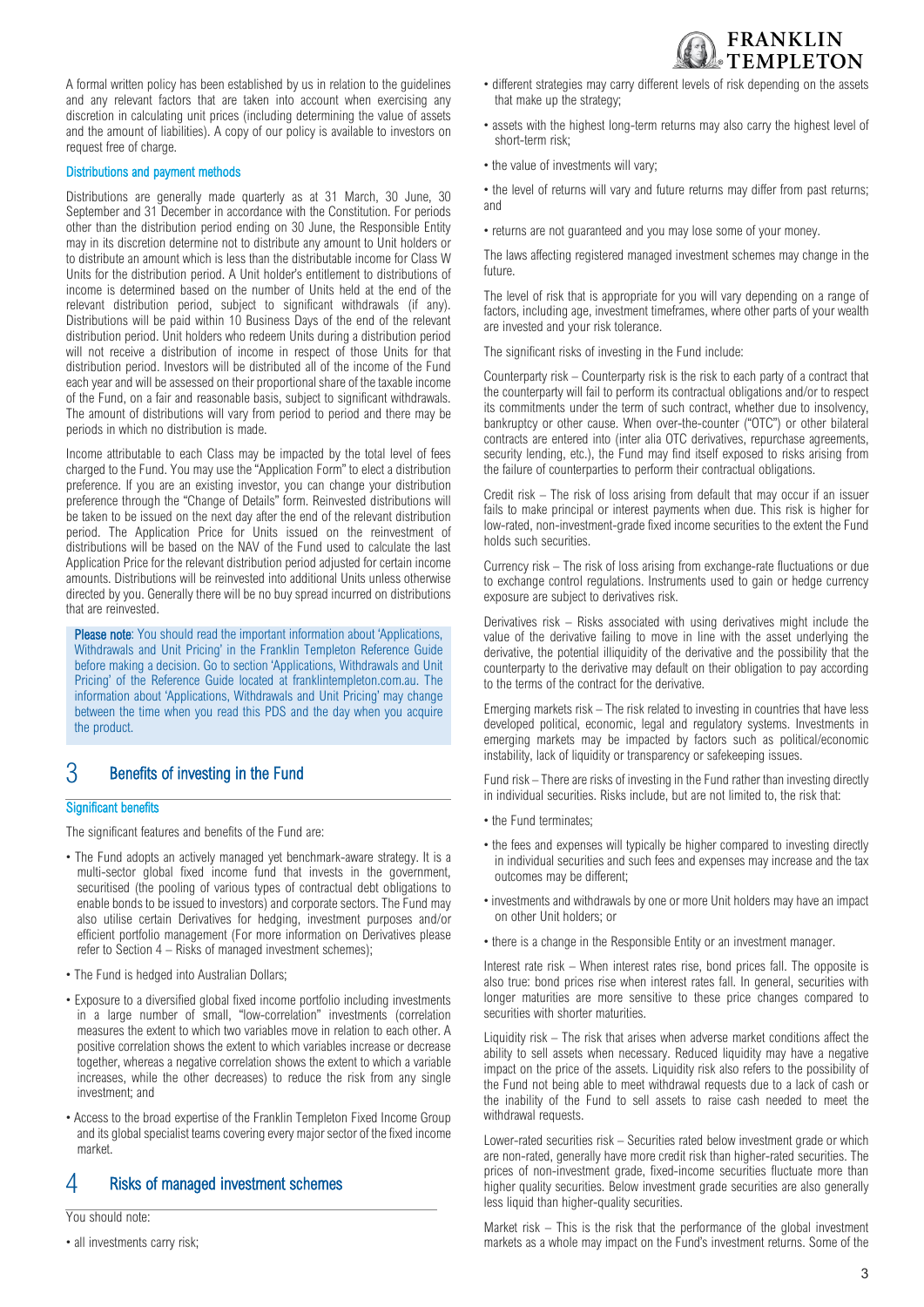

factors that influence the market include world economic activity, global interest rates, investor sentiment and world events.

Political and economic developments risk – The political, economic and social structure of some foreign countries may be less stable and more volatile than those in Australia. Investments in these countries may be subject to the risks of internal and external conflicts, currency devaluations, foreign ownership limitations and tax increases.

Security specific risk – Individual securities such as shares are exposed to corporate influences such as changes in a company's business environment

and profitability which may cause the value of the company's securities to increase or decrease. This in turn may impact the value of the Units.

An investment in the Fund is not an investment in, deposit with or any other liability of the Responsible Entity or any other entity in the Franklin Templeton Group. It is subject to risk, including possible delays in repayment of withdrawal proceeds and loss of income and principal invested. The Responsible Entity and its related entities do not guarantee the performance of, or any income distribution or repayment of capital from, the Fund.

# 5 How we invest your money

Warning: you should consider the likely investment return, the risk, and your investment timeframe when choosing whether to invest in the Fund.

| Franklin Templeton Global Aggregate Bond Fund             |                                                                                                                                                                                                                                                                                                                                                                                                                                                                                                                                                                                                                                                                                                                                                                                                                                                                                                                                              |  |
|-----------------------------------------------------------|----------------------------------------------------------------------------------------------------------------------------------------------------------------------------------------------------------------------------------------------------------------------------------------------------------------------------------------------------------------------------------------------------------------------------------------------------------------------------------------------------------------------------------------------------------------------------------------------------------------------------------------------------------------------------------------------------------------------------------------------------------------------------------------------------------------------------------------------------------------------------------------------------------------------------------------------|--|
| <b>Investment objective</b>                               | The investment objective of the Fund is to outperform the Bloomberg Barclays Global Aggregate Bond (Hedged<br>into AUD) Index over a full market cycle using a risk-controlled approach.                                                                                                                                                                                                                                                                                                                                                                                                                                                                                                                                                                                                                                                                                                                                                     |  |
| Minimum suggested timeframe for investment                | At least five years.                                                                                                                                                                                                                                                                                                                                                                                                                                                                                                                                                                                                                                                                                                                                                                                                                                                                                                                         |  |
| What is the suggested investor profile?                   | Investors should be willing to invest for the minimum suggested time frame and be comfortable with the nature<br>of the Fund's investments and the risk level for the Fund.                                                                                                                                                                                                                                                                                                                                                                                                                                                                                                                                                                                                                                                                                                                                                                  |  |
| What does the Fund invest in?                             | The Fund seeks to achieve its investment objective by investing principally in fixed or floating-rate debt securities<br>issued by governments, government-related entities (including supranational organisations supported by several<br>national governments) and corporations worldwide. The Fund invests mainly in investment grade securities, but<br>may invest up to 30% in non-investment grade securities and may also invest in debt securities issued by<br>entities in emerging markets. The Fund may, in addition, invest in credit-linked securities (debt securities that<br>represent an interest in a pool of, or are otherwise secured by, one or more corporate debt obligations or credit<br>default swaps in respect of debt obligations or bank loan obligations) or other structured products that derive<br>their value from an index, security or currency or purchase mortgage-backed or asset-backed securities. |  |
|                                                           | The Fund may also utilise certain derivatives for hedging purposes, investment purposes and/or efficient<br>portfolio management. There is no requirement for derivatives to be entered into on a regulated market.                                                                                                                                                                                                                                                                                                                                                                                                                                                                                                                                                                                                                                                                                                                          |  |
|                                                           | The Fund may also seek investment opportunities in other types of securities including, but not limited to, bonds<br>convertible into common stock, preferred stock or warrants (which entitle the holder to acquire stock).                                                                                                                                                                                                                                                                                                                                                                                                                                                                                                                                                                                                                                                                                                                 |  |
|                                                           | The Fund will not invest in securities issued by companies directly involved in:                                                                                                                                                                                                                                                                                                                                                                                                                                                                                                                                                                                                                                                                                                                                                                                                                                                             |  |
|                                                           | • the production of "controversial weapons";                                                                                                                                                                                                                                                                                                                                                                                                                                                                                                                                                                                                                                                                                                                                                                                                                                                                                                 |  |
|                                                           | • the manufacture of tobacco products; and                                                                                                                                                                                                                                                                                                                                                                                                                                                                                                                                                                                                                                                                                                                                                                                                                                                                                                   |  |
|                                                           | • mining or extraction of thermal coal, or extraction of oil from tar sands (subject to a 10% revenue threshold).                                                                                                                                                                                                                                                                                                                                                                                                                                                                                                                                                                                                                                                                                                                                                                                                                            |  |
|                                                           | At the date of this PDS, the Fund does not intend to borrow to achieve the stated investment objectives.                                                                                                                                                                                                                                                                                                                                                                                                                                                                                                                                                                                                                                                                                                                                                                                                                                     |  |
|                                                           | The Fund may invest in exchange traded funds/notes, mutual funds, and other open-ended investment<br>structures which may be managed by Franklin Resources, Inc. or any of its subsidiaries.                                                                                                                                                                                                                                                                                                                                                                                                                                                                                                                                                                                                                                                                                                                                                 |  |
| Approach to currency management                           | The Fund will utilise forward currency contracts to hedge the portfolio back into Australian dollars.                                                                                                                                                                                                                                                                                                                                                                                                                                                                                                                                                                                                                                                                                                                                                                                                                                        |  |
|                                                           | The hedging ratio will be 80% to 110%.                                                                                                                                                                                                                                                                                                                                                                                                                                                                                                                                                                                                                                                                                                                                                                                                                                                                                                       |  |
| <b>Risk level</b>                                         | The Responsible Entity considers the risk level of the Fund to be Medium.                                                                                                                                                                                                                                                                                                                                                                                                                                                                                                                                                                                                                                                                                                                                                                                                                                                                    |  |
| <b>Fund performance</b>                                   | Investment performance of the Fund is published on our website at franklintempleton.com.au. Past performance<br>is not necessarily a guide to future performance.                                                                                                                                                                                                                                                                                                                                                                                                                                                                                                                                                                                                                                                                                                                                                                            |  |
| Labour, Environment, Social and Ethical<br>considerations | Environmental, social and governance ("ESG") factors can have a material impact on the value of companies and<br>securities. Examples of such factors include natural resource use and scarcity, hazardous waste disposal, product<br>safety, employee health and safety practices, and shareholder rights issues. We believe that these issues should<br>be considered alongside traditional financial measures to provide a more comprehensive view of the value, risk,<br>and return potential of an investment. With this understanding, we are committed to the integration of ESG<br>consideration into our investment management processes and ownership practices.                                                                                                                                                                                                                                                                   |  |
| <b>Changes to Fund details</b>                            | The Responsible Entity is permitted to change how it invests the assets of the Fund at any time. If the Responsible<br>Entity changes the investment objective of the Fund the Responsible Entity will advise Unit holders of the change.                                                                                                                                                                                                                                                                                                                                                                                                                                                                                                                                                                                                                                                                                                    |  |

#### Investment options

There are no other investment options for the Fund.

#### **Switching**

Switching is not available for the Fund.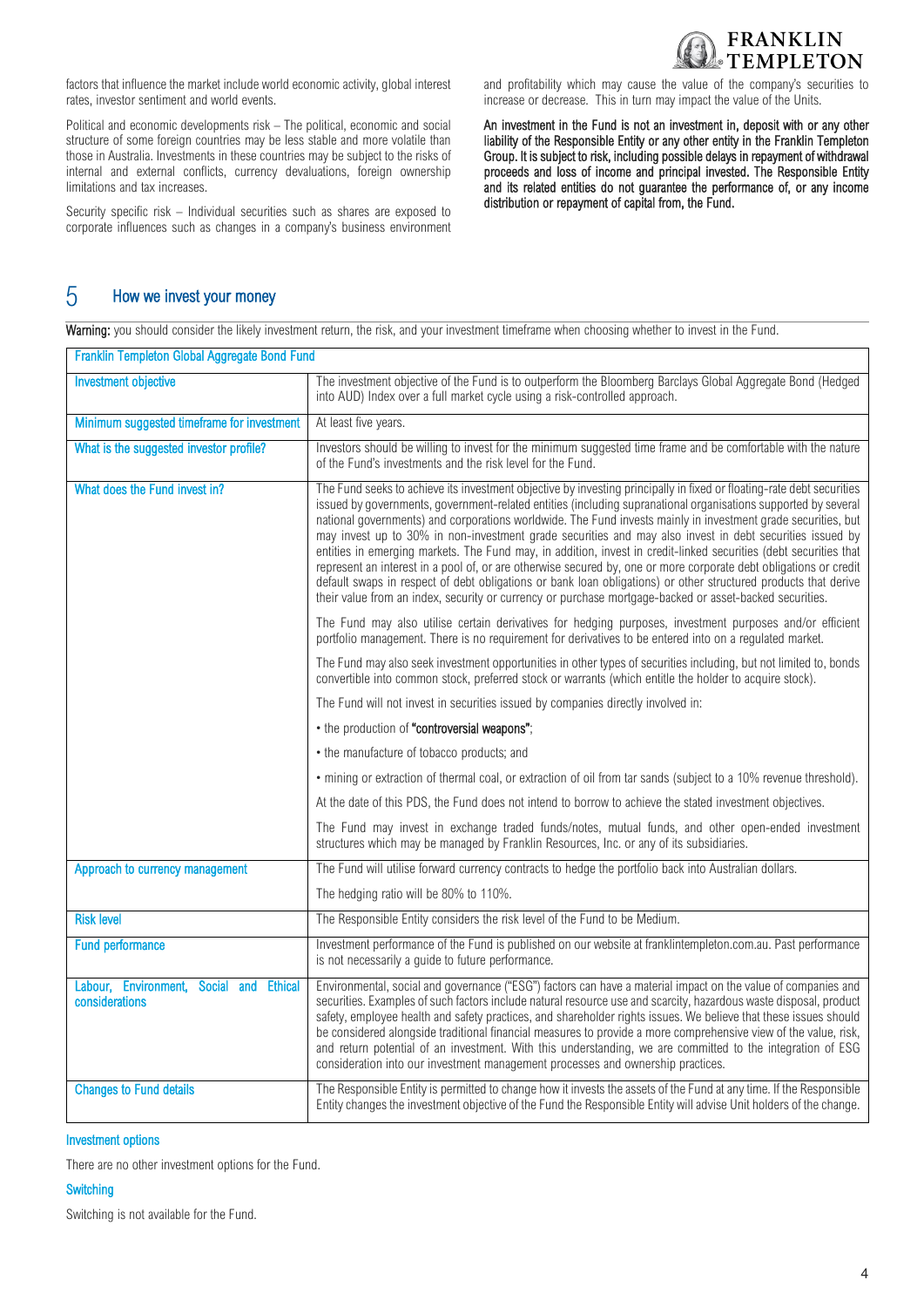

Please note: You should read the important information about 'How we invest your money' in the Reference Guide before making a decision. Go to section 'How we invest your money' of the Reference Guide located at franklintempleton.com.au. The information about 'How we invest your money' may change between the time when you read this PDS and the day when you acquire the product.

# 6 Fees and costs

#### Did you know?

Small differences in both investment performance and fees and costs can have a substantial impact on your long-term returns.

For example, total annual fees and costs of 2% of your account balance rather than 1% could reduce your final return by up to 20% over a 30-year period (for example, reduce it from \$100,000 to \$80,000).

You should consider whether features such as superior investment performance or the provision of better member services justify higher fees and costs.

You may be able to negotiate to pay lower fees. Ask the fund or your financial adviser.

#### To find out more

If you would like to find out more, or see the impact of the fees based on your own circumstances, the **Australian Securities and Investment Commission (ASIC)** website (moneysmart.gov.au) *has a managed funds fee calculator to help you check out different fee options.*

The information in the following Fees and Costs Summary can be used to compare costs between different managed investment schemes. Fees and costs can be paid directly from an investor's account or deducted from investment returns. For information on tax please see section 7 of this PDS.

#### Fees and Costs Summary

| Franklin Templeton Global Aggregate Bond Fund                                                                                                                   |                                                                                      |                                                                                                                                                                                                                                                                                                                                                                                                             |  |  |
|-----------------------------------------------------------------------------------------------------------------------------------------------------------------|--------------------------------------------------------------------------------------|-------------------------------------------------------------------------------------------------------------------------------------------------------------------------------------------------------------------------------------------------------------------------------------------------------------------------------------------------------------------------------------------------------------|--|--|
| Type of fee or cost                                                                                                                                             | Amount                                                                               | How and when paid                                                                                                                                                                                                                                                                                                                                                                                           |  |  |
| Ongoing annual fees and costs                                                                                                                                   |                                                                                      |                                                                                                                                                                                                                                                                                                                                                                                                             |  |  |
| Management fees and costs (1,2)<br>The fees and costs for managing<br>your investment.                                                                          | 0.54% p.a. of the net asset<br>value (NAV) of the Fund<br>referable to Class W Units | The management fees component of management fees and costs is calculated in relation<br>to the NAV of the Fund on a daily basis. The management fees are deducted from the<br>Fund's assets and are generally paid to us monthly in arrears. Otherwise, the fees and<br>costs are variable and reflected in the unit price of the Fund as they are incurred.                                                |  |  |
| Performance fees Amounts<br>deduced from your investment in<br>relation to the performance of the<br>product                                                    | Nil                                                                                  | Not applicable                                                                                                                                                                                                                                                                                                                                                                                              |  |  |
| Transaction costs (3) The costs<br>incurred by the scheme when<br>buying or selling assets                                                                      | 0.14% p.a. of the NAV of<br>the Fund referable to Class<br>W Units                   | Transaction costs incurred by the Fund are variable and deducted from the Fund as they<br>are incurred and reflected in the unit price. They are disclosed net of amounts recovered<br>by the buy-sell spread. Any transaction costs at an interposed vehicle level are reflected in<br>the value of the Fund's investment in the relevant interposed vehicle and therefore<br>reflected in the unit price. |  |  |
| Member activity related fees and costs (fees for services or when your money moves in or out of the Fund)                                                       |                                                                                      |                                                                                                                                                                                                                                                                                                                                                                                                             |  |  |
| Establishment fee The fee to open<br>your investment                                                                                                            | Nil                                                                                  | Not applicable                                                                                                                                                                                                                                                                                                                                                                                              |  |  |
| Contribution fee The fee on each<br>amount contributed to your<br>investment                                                                                    | Nil                                                                                  | Not applicable                                                                                                                                                                                                                                                                                                                                                                                              |  |  |
| Buy-sell spread An amount<br>deducted from your investment<br>representing costs incurred in<br>transactions by the scheme                                      | 0.00% upon entry and<br>0.00% upon exit.                                             | The Buy Spread is added to the NAV and is paid into the Fund as part of an application<br>and the Sell Spread is deducted from the NAV and is left in the Fund as part of a<br>redemption. These figures are accurate as at the date of the PDS.                                                                                                                                                            |  |  |
| Withdrawal fee The fee on each<br>amount you take out of your<br>investment                                                                                     | Nil                                                                                  | Not applicable                                                                                                                                                                                                                                                                                                                                                                                              |  |  |
| Exit fee The fee to close your<br>investment                                                                                                                    | Nil                                                                                  | Not applicable                                                                                                                                                                                                                                                                                                                                                                                              |  |  |
| Switching fee The fee for<br>changing investment options                                                                                                        | Nil                                                                                  | Not applicable                                                                                                                                                                                                                                                                                                                                                                                              |  |  |
| (1) The fees shown above are inclusive of GST and net of RITCs.<br>(2) The amount of the management fee may be negotiated. See "Differential fee arrangements". |                                                                                      |                                                                                                                                                                                                                                                                                                                                                                                                             |  |  |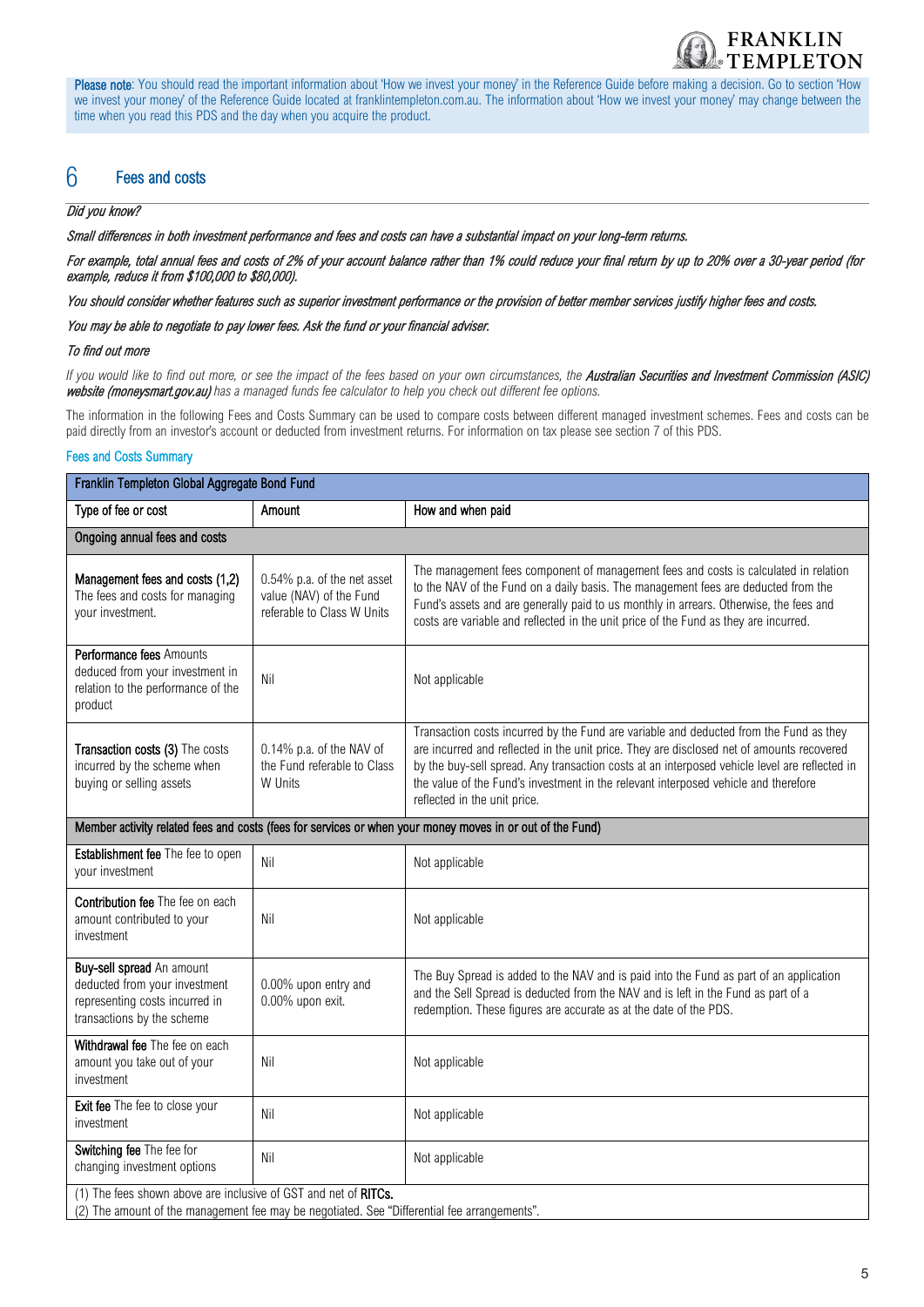

(3) Calculated based on relevant costs charged to the Fund for the 12 months to 30 June 2021. Past costs (inclusive of GST and net of RITC) are not a reliable indicator of future costs.

#### Additional Explanation of Fees and Costs

#### Management fes and costs

The Management Fees and Costs are composed of the management fees, expenses and indirect costs in relation to the Fund. These include the management fees and Responsible Entity fees, totalling 0.54% p.a., payable to us. Ordinary expenses such as custodian fees, administration and audit fees and other ordinary expenses of operating the Fund and indirect costs (currently estimated at 0.00%) are covered by the management fee at no additional charge to you. The management fee component is calculated and accrued daily based on the NAV of the Fund. The accrued fees are paid in arrears from the Fund at the end of each month. The Management Fees and Costs reduce the Fund's NAV and are reflected in the Unit price.

#### Transaction costs

The Management Fees and Costs do not include certain transaction costs. Transaction costs are variable and deducted from the Fund as they are incurred and reflected in the unit price. They are disclosed net of amounts recovered by the buy-sell spread. Transaction costs are an additional cost to the investor where they are not recovered by the buy/sell spread, and are generally incurred when the assets of the Fund are changed in connection with day-to day trading or when there are applications or withdrawals which cause net cash flow into or out of the Fund. Actual transaction costs for future years may differ. Please refer to the Reference Guide for further information. Transaction costs information may be updated on our website at franklintempleton.com.au

#### Buy/sell spread estimate

The buy/sell spread is an estimate of the transaction costs that are incurred in buying and selling the underlying assets of the Fund as a result of applications and redemptions. The Application Price is adjusted up by a buy spread and the Withdrawal Price is adjusted down by a sell spread. The dollar value of these costs based on an application or a withdrawal of \$5,000 is \$0 for each individual transaction. We reserve the right to amend the buy/sell spread where necessary to protect the interests of investors. We can change the buy/sell spread at any time without prior notice. Please refer to our website for the current buy/sell spreads at franklintempleton.com.au.

#### Differential fee arrangements

We may enter into individual fee arrangements with "wholesale clients" (as defined in the Corporations Act) in accordance with applicable ASIC class order relief.

#### Example of annual fees and costs for this investment option

This table gives an example of how the ongoing annual fees and costs in this investment option for this product can affect your investment over a 1-year period. You should use this table to compare this product with other products offered by managed investment schemes.

| Franklin Templeton Global Aggregate Bond<br><b>Fund</b> |       | Balance of \$50,000 with a contribution of \$5,000 during year                                                                                                                                                                                                                 |
|---------------------------------------------------------|-------|--------------------------------------------------------------------------------------------------------------------------------------------------------------------------------------------------------------------------------------------------------------------------------|
| Contribution fees                                       | Nil   | For every additional \$5,000 you put in, you will be charged \$0.                                                                                                                                                                                                              |
| <b>PLUS</b> Management fees and<br>costs                | 0.54% | And, for every \$50,000 you have in the Fund you will be charged or have deducted from your investment<br>\$270 each year (1).                                                                                                                                                 |
| <b>PLUS</b> Performance fees                            | Nil   | And, you will be charged or have deducted from your investment \$0 in performance fees each year.                                                                                                                                                                              |
| <b>PLUS</b> Transaction costs                           | 0.14% | And, you will be charged or have deducted from your investment \$70 in transaction costs.                                                                                                                                                                                      |
| <b>EQUALS</b><br>Cost of Fund                           |       | If you had an investment of \$50,000 at the beginning of the year and you put in an additional \$5,000 during<br>that year, you would be charged fees and costs of \$340* (2)<br>What it costs you will depend on the investment option you choose and the fees you negotiate. |

\*Additional fees may apply.

(1) You should note that this example assumes a constant investment balance of \$50,000 in Class W Units throughout the year. Management Fees and Costs will also be charged in relation to any additional contributions you make during the year and the amount you pay will depend on the proportion of the year during which the additional contributions are invested.

(2) Assumes the additional \$5,000 was invested at the end of the year. If it is assumed the additional \$5,000 was invested at the beginning of the year, the Management Fees and Costs would be \$297 (\$55,000 x 0.54%). Please note this is an example only as the actual investment balance of your holding will vary on a daily basis.

Note: This is an example. In practice, the actual investment balance of an investor will vary daily and the actual fees and expenses we charge are based on the value of the Fund. The indirect costs and other expenses component of Management Fees and Costs and transaction costs may also be based on estimates. As a result, the total fees and costs that you are charged may differ from the figures shown in the table.

Warning: Additional fees may be paid to a financial adviser if an investor consulted a financial adviser. Where an investor receives financial advice, they should refer to their Statement of Advice or their adviser's Financial Services Guide for full details of these fees.

#### Change in fees

We may vary the fees specified at any time at our absolute discretion, without Unitholder consent, subject to the maximum fee amounts specified in the Constitution. If the variation is an increase we will give you 30 days' advance written notice.

At the date of this PDS we do not intend to charge a contribution fee, exit fee or performance fee nor do we intend to increase the management fee we charge you (which is specified in the Management Costs section of the Fees and Costs Summary).

We can recover out of the assets of the Fund all expenses which are properly incurred in operating the Fund including, without limitation, amounts payable in connection with custody, compliance, legal and tax consulting fees, banking, accounting and audit. However, we currently pay these costs out of our Fees.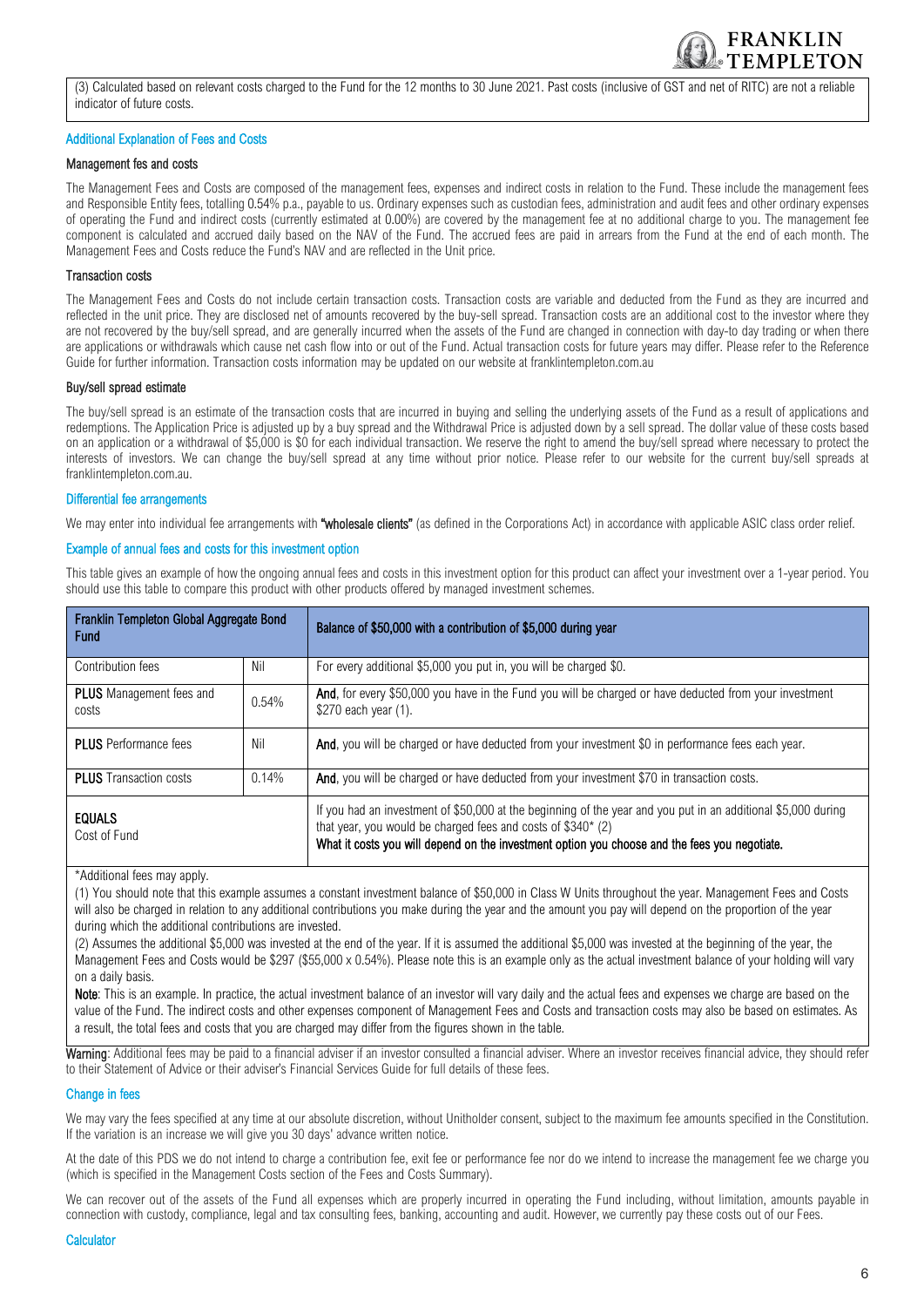The Australian Securities and Investments Commission provides a fees calculator at moneysmart.gov.au. This calculator can be used to calculate the effects of fees and costs on your investment.

Please note: You should read the important information about 'Fees and costs' in the Reference Guide before making a decision. Go to section 'Fees and costs' of the Reference Guide located at franklintempleton.com.au. The information about 'Fees and costs' may change between the time when you read this PDS and the day when you acquire the product.

# 7 How managed investment schemes are taxed

Warning: Investing in a registered managed investment scheme is likely to have tax consequences. You are strongly advised to seek professional tax advice.

You should note that:

- the Responsible Entity and the Fund is not expected to pay tax on behalf of Australian resident Unitholders;
- Unit holders are assessed for tax on the taxable components of the Fund that are generated by the Fund; and
- you will be provided with a statement (known as an "AMMA statement" where the Fund is an AMIT, or as a "distribution statement" where the Fund is not) that sets out the taxable components of the Fund on which you may be assessed.

In certain circumstances, we may allocate income as part of the withdrawal price for a Unit, for example, where a significant redemption is made in order to provide for a fair allocation of income between investors.

We recommend you seek advice from your financial or tax adviser.

Please note: You should read the important information about 'Taxation' in the Reference Guide before making a decision. Go to section 'Taxation' of the Reference Guide located at franklintempleton.com.au. The information about 'Taxation' may change between the time when you read this PDS and the day when you acquire the product.

# 8 How to apply

#### How to invest in the Fund

To invest in the Fund, read this PDS with the "Reference Guide" and complete an application form. The Reference Guide and Application Forms are available by calling 1800 673 776. If you are not already an investor with Franklin Templeton Australia, you will be required to provide certain supporting documents detailed in Section 1 of the "Application Form".

We authorise the use of this PDS by investors ("Indirect Investors") who wish to access the Fund through an authorised master trust or wrap account, investor directed portfolio service, investor directed portfolio service-like scheme or nominee or custody service (collectively referred to as "Master Trust or Wrap Service") located in Australia. The operator of a Master Trust or Wrap Service is referred to in this PDS as the Operator and the disclosure document for a Master Trust or Wrap Service is referred to as the Master Trust or Wrap Guide. If you invest through a Master Trust or Wrap Service, your rights and liabilities will be governed by the terms and conditions of the Master Trust or Wrap Guide. Indirect Investors should apply for Units by using the Master Trust or Wrap Guide and applicable application form provided by the Operator of the Master Trust or Wrap Service.

#### Complaints handling

We have established procedures for dealing with complaints.

If you have invested via a Master Trust or Wrap Service and have a concern, you should first contact the Operator of the Master Trust or Wrap Service through which you invested in the Fund. The Operator will handle your complaint in accordance with its complaint handling procedures and may, in accordance with those procedures, refer the complaint to us.

If you have an inquiry or complaint, you can either phone us on 1800 673 776 during business hours or write to:

Attention: Complaints Officer

Franklin Templeton Australia

GPO Box 24011

Melbourne VIC 3001

Your written complaint will be acknowledged within five Business Days and we will make every effort to resolve your issues within 30 days of being notified.

**FRANKLIN** 

If any complaint remains unresolved after 30 days or the issue has not been resolved to your satisfaction, you can lodge a complaint with the Australian Financial Complaints Authority, or AFCA. AFCA provides a fair and independent financial complaint resolution service that is free to consumers.

| Website:       | afca.org.au                                |
|----------------|--------------------------------------------|
| Email:         | info@afca.org.au                           |
| Telephone:     | 1800 931 678 (free call)                   |
| In writing to: | Australian Financial Complaints Authority, |
|                | GPO Box 3, Melbourne VIC 3001              |

#### Cooling off

If you are a "Retail investor", after you invest in the Fund you have a period of 14 days from the earlier of when you receive confirmation of your investment or at the end of the fifth Business Day after the day on which your Units were issued to you (the cooling off period) during which you can cancel the investment and have the funds repaid to you. The entire value of your investment may not be repaid depending on the impact of market movements, taxes, management fees, transaction costs etc. during the time you are invested in the Fund. The cooling off right terminates immediately if you exercise certain other investor rights, such as withdrawing part of your investment. The cooling off right does not apply in certain circumstances, such as where Units are issued upon the reinvestment of distributions.

The right to cool off does not apply to you if you invest in the Fund through a Master Trust or Wrap Service as you do not acquire the rights of a Unit holder in the Fund.

If you have any questions about cooling off rights please contact your financial planner or us on 1800 673 776.

Please note: You should read the important information about 'How to apply, complaints handling and cooling off' in the Reference Guide before making a decision. Go to section 'How to apply, complaints handling and cooling off' of the Reference Guide located at franklintempleton.com.au. The information about 'How to apply, complaints handling and cooling off' may change between the time when you read this PDS and the day when you acquire the product.

## 9 Other information

### Related party transactions

Subject to the Corporations Act, we and our associates may hold Units in the Fund. We are also permitted by the Constitution (subject to the Corporations Act), to deal with ourself (as Responsible Entity of the Fund or in another capacity), an associate or any Unit holder; have an interest in any contract or transaction with ourself (as Responsible Entity of the Fund or in another capacity), an associate or any Unit holder and retain for our own benefit any profits or benefits derived from such contract or transaction and act in the same or similar capacity in relation to any other managed investment schemes.

#### Investor communication

All communciation will be sent via email unless you request otherwise.

We will provide you with the following reports and information about your investment in the Fund: